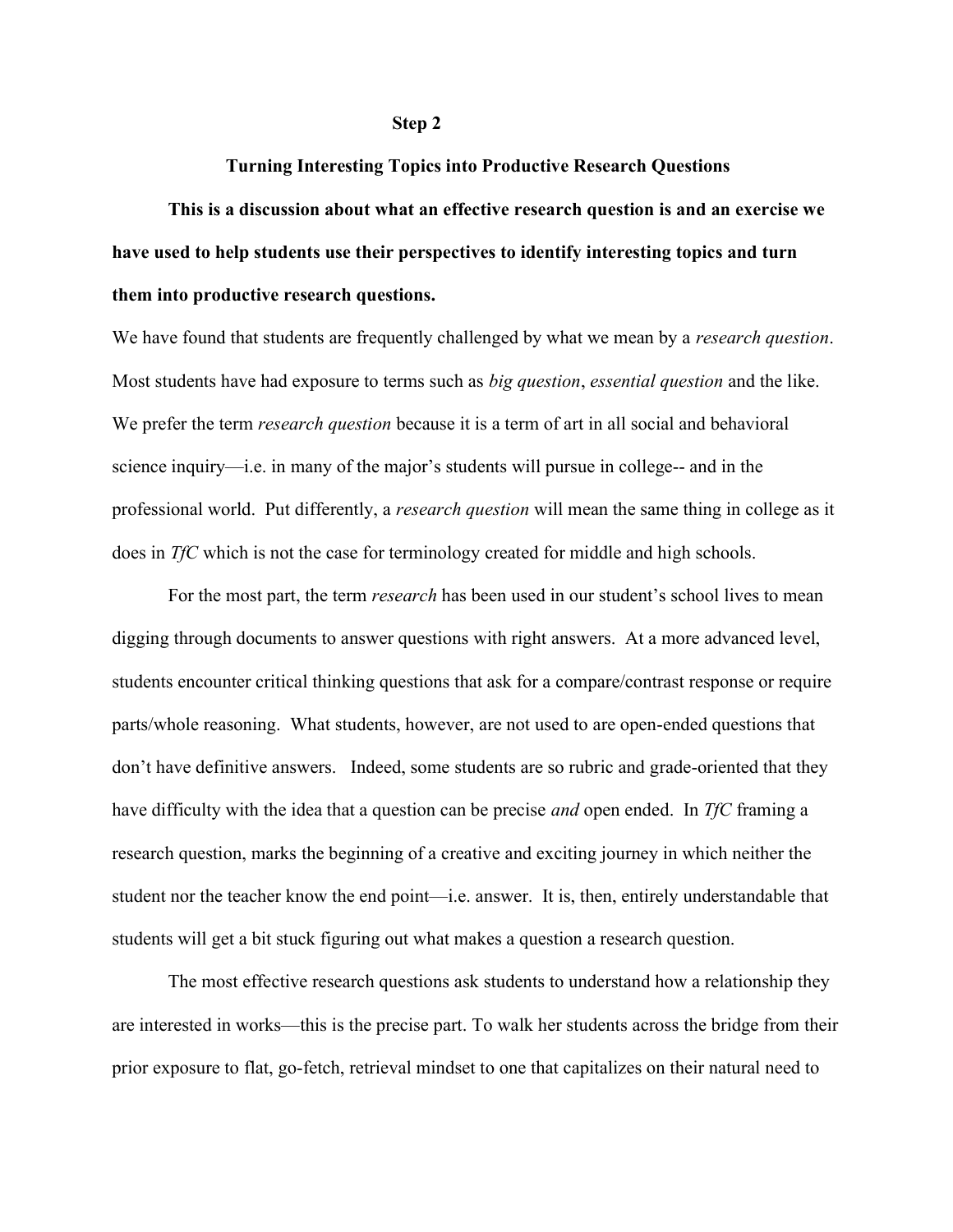know more about the adult world, Valerie prefers to engage students in a discussion using if/then statements. These kinds of statements help students see relationships that can be analyzed with new data. At the end of this resource find if/then sentence templates that help students to translate topics that interest them into relationships.

Here are a few examples of issues that highlight relationships to get a conversation with your students started.

Issue: Young people are concerned about living in a high crime area.

 A possible research question: Are young people more likely to be victims of crime? (How would you find out?)

Issue: A diverse community is trying to increase civic engagement.

 A possible research question: How does race influence community involvement? (How would you find out?)

issue: In an effort to encourage teens to become more involved in their community, a high school has introduced a new civics program.

 A possible research question: What impact does a high school civics class have on the community involvement of students who take the class? (How would you find out?)

Issue: Citizens in an economically disadvantaged community report that the local police are not helpful and people in a middle-class neighborhood report that the police are helpful.

 A possible research question: Does income impact people's perceptions of the police? (How would you find out?)

Issue: The number of people voting in local elections in a town has declined dramatically in the last four elections.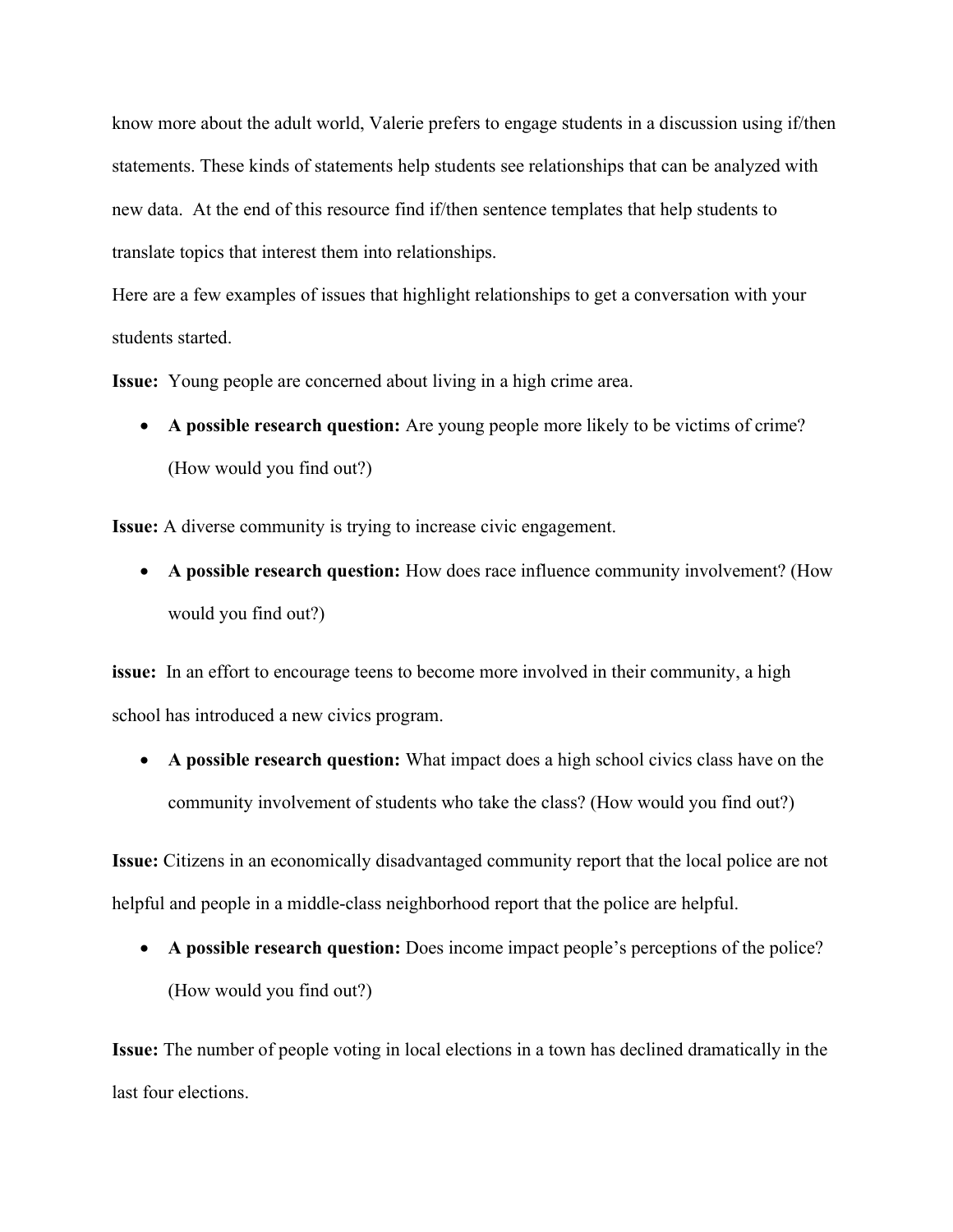A possible research question: What factors influence people to vote in the town? (How would you find out?)

Once you are comfortable with your students' understanding of what a question that explores a puzzling relationship looks and sounds like, it is time to move on to a research team activity.

## Instructions to the Research Groups:

Divide into your research teams. Each team with each team will read one of the resources and then take on the three tasks below.

I. Resources. We have found that students often lack basic information about their community for example, the population. In addition, experience has taught us that it is often easier to come up with a topic of interest when students have actual data to push up against. Moreover, examining existing data is certainly one of the primary ways social scientists identify the puzzles they want to tackle.

- A United States Census website. http://www.census.gov/quickfacts/table/PST045213/3611964320/embed/accessible (census data for the town: find census data for your community at: http://www.census.gov/quickfacts/table/PST045215/00).
- A United States Health Data website. https://www.healthdata.org/sites/default/files/files/county\_profiles/US
- A local online news website

# II. Tasks

- 1. Make a list of members of the group.
- 2. Choose a scribe and facilitator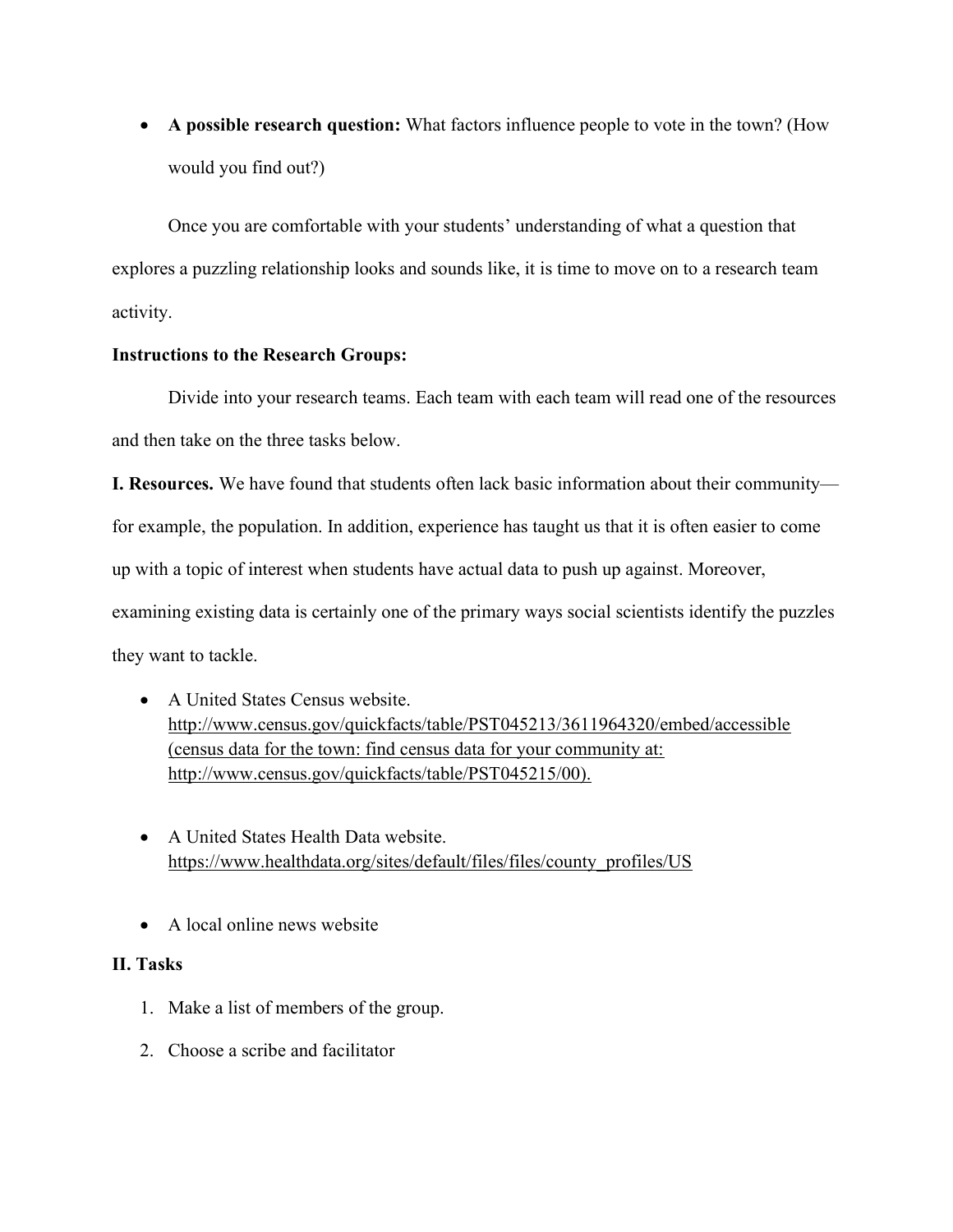- 3. Students like you have focused on topics like hunger, violence/safety, social media and community engagement, and voting, including lowering the voting age.
- 4. Take a look at these websites that provide data and information on your county, try bringing your perspective to bear on this information to generate two issues or topics you care about.
- 5. Using the sentence templates below translate these two topics into two questions that NEED to be answered and that you can research.
- 6. At the end of your work list what worked and didn't work for the research team with this assignment.

## HINTS:

Here are a couple of hints to keep in the back of your mind as you think about translating a topic into a question.

1) Your perspective and that of others. Because you have developed your perspective, you are probably capable of identifying a lot of topics/issues from your own life. However, once we start developing our question, we will need to ask whether your experiences represent only you as an individual or are also part of the experience of people your age, racial, gender, or economic group.

2) **Data**. What kind of data or evidence will answer our question? We don't want to choose a question that is best answered by opinions or is already answered.

3) Trade-offs or Giving something up to get something. When researchers translate a topic into a question they have to narrow and limit their focus. This narrowing is necessary to make an issue manageable so students can contribute in the time available. There is no right